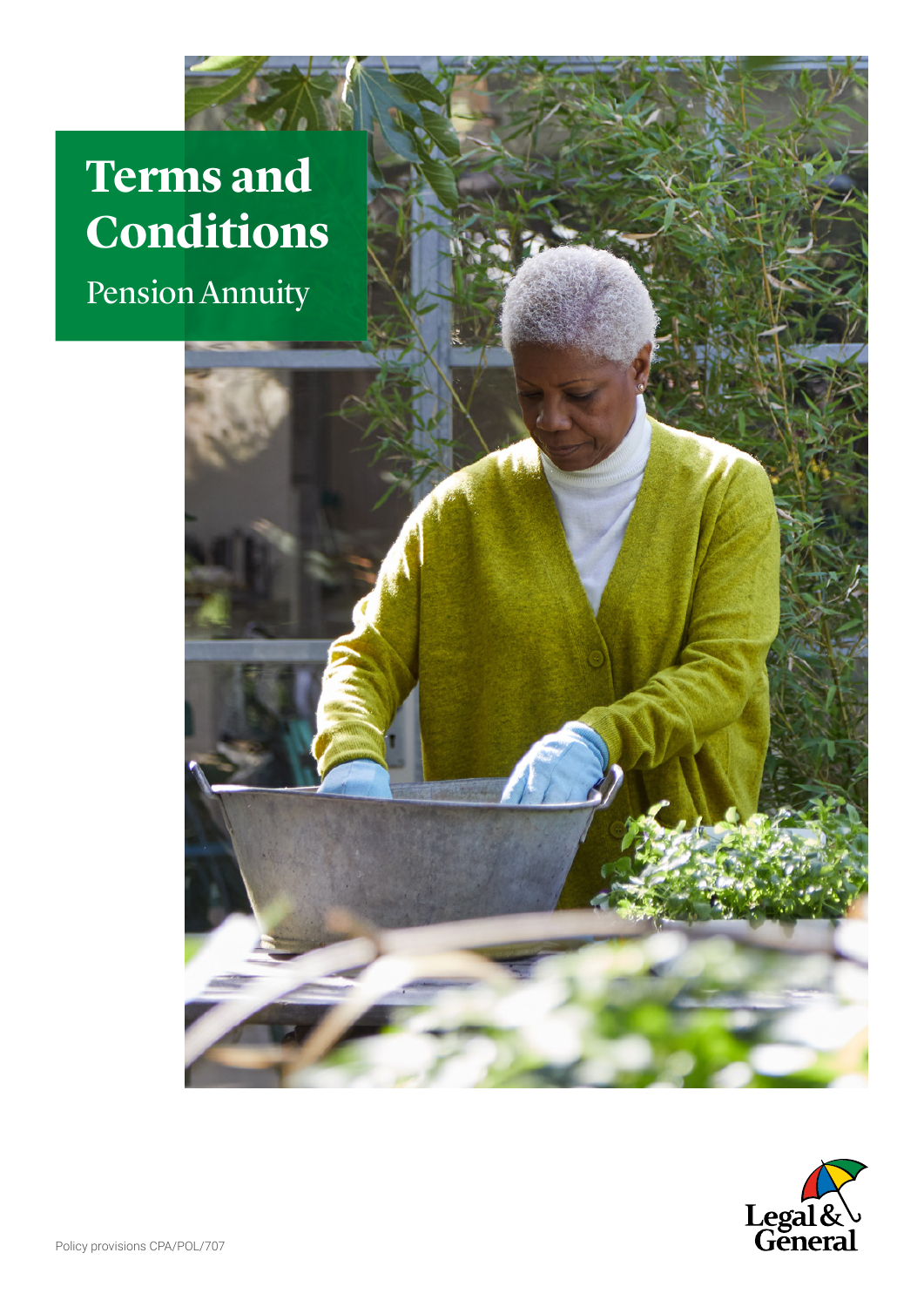## **Contents**

| Introduction                                                    | 3  |
|-----------------------------------------------------------------|----|
| The Policy                                                      | 4  |
| Benefit                                                         | 4  |
| Proportionate payment after death                               | 5  |
| Increases in Annuity benefit<br>(Pension Annuity policies only) | 5  |
| <b>Restrictions</b>                                             | 5  |
| Pension for dependant(s)                                        | 6  |
| Guaranteed minimum payment period                               | 7  |
| <b>Value Protection</b>                                         | 8  |
| <b>Incorrect information</b>                                    | 9  |
| <b>Retail Prices Index</b>                                      | 9  |
| <b>Limited Price Indexation</b>                                 | 10 |
| Evidence of entitlement                                         | 10 |
| Cashing in or assigning the Annuity                             | 10 |
| Policy owner                                                    | 11 |
| <b>Cancellation rights</b>                                      | 11 |
| Changes to the policy                                           | 11 |
| General                                                         | 11 |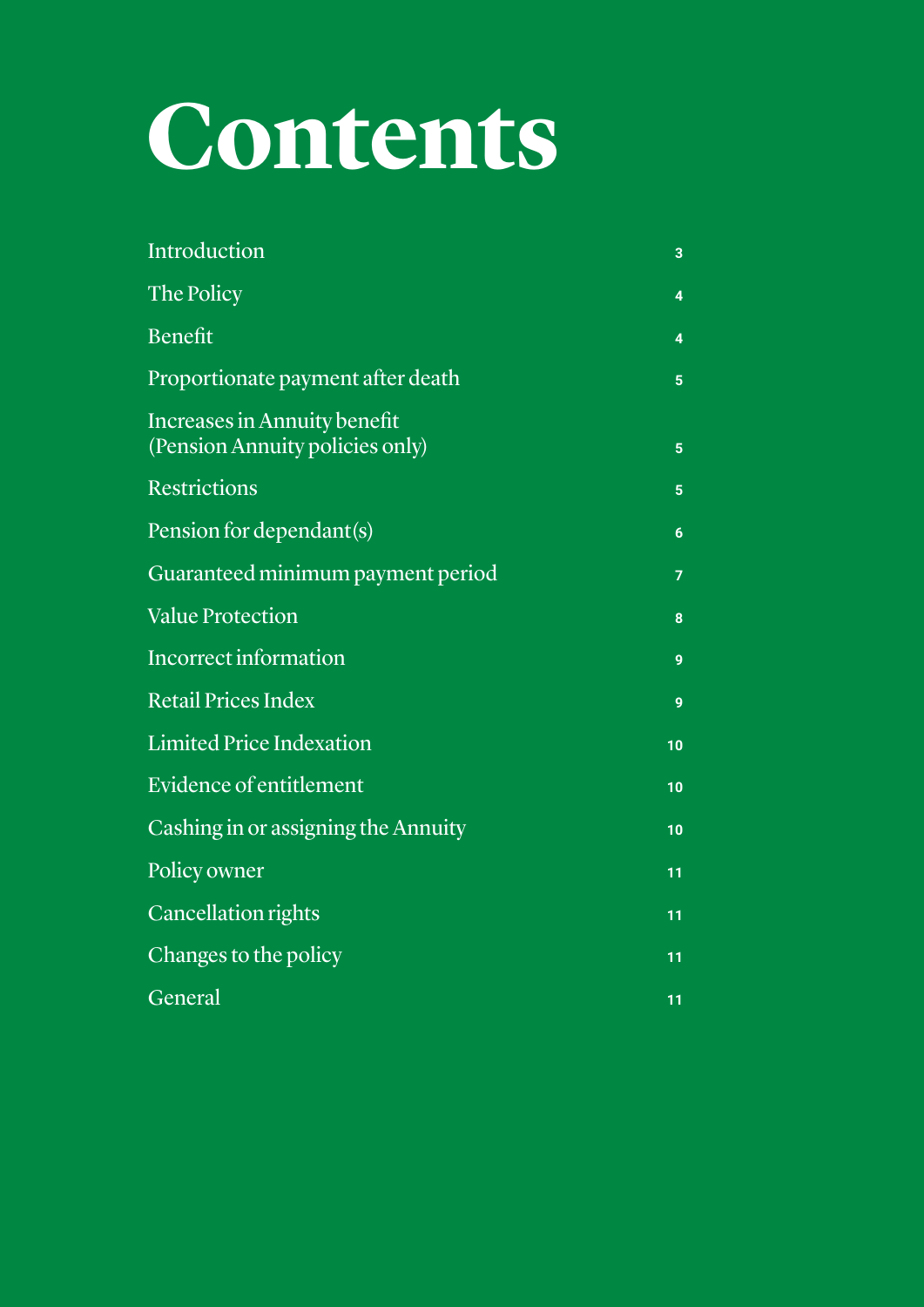# <span id="page-2-0"></span>**Introduction**

This introduction is not a part of the annuity Terms and Conditions. It aims to help you understand the annuity policy.

Our annuity policy provides regular income payments. We pay the benefits to the annuitant throughout the rest of his or her life.

You can buy an annuity with the proceeds of a pension contract or multiple pension contracts.

The Terms and Conditions applying to our annuity policy are set out in this booklet.

An annuity policy can have a range of extra options, but not all options will be available in every case. The Terms and Conditions applying to all extra options are set out in this booklet.

An annuity policy can be made up of several parts, and different options can apply to those different parts.

Every option affects the cost of the annuity, and some have a greater effect than others.

The actual combination of options applying to any particular annuity policy will depend on the application made to us and the relevant law. The extra options applying to any particular annuity (if any) will be set out in the Policy Document of that annuity policy.

This document is intended for reference both before and after the annuity has been bought. It is an important document and should be kept in a safe place. If you are looking at it before buying, we recommend that you also read the following:

#### **Your Personal Annuity Quote**, and **The Key Features Document**.

If you buy our Pension Annuity, then you should read these Terms and Conditions with the Policy Document.

3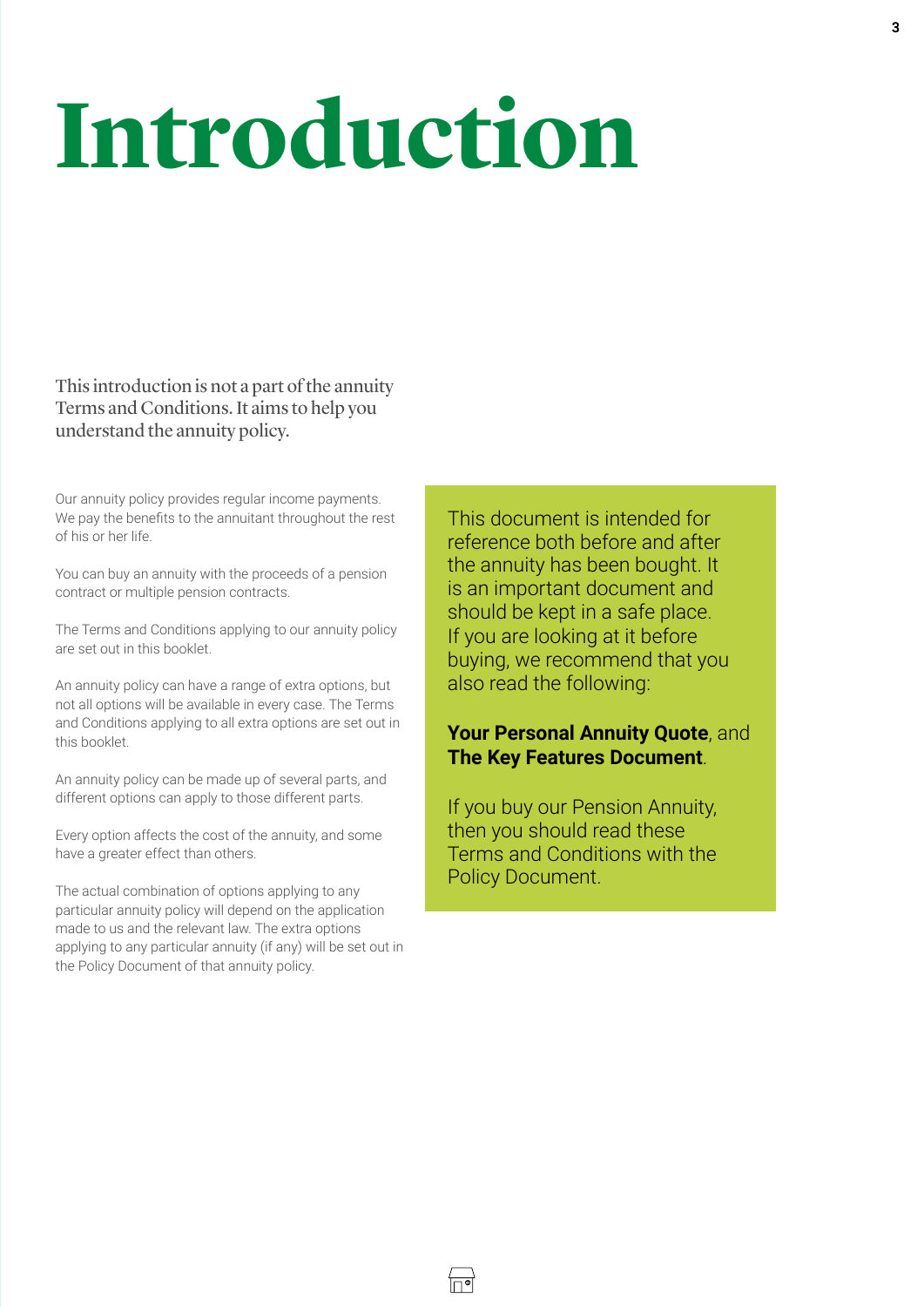## <span id="page-3-0"></span>1. The Policy

- <span id="page-3-2"></span>**1.1** We (Legal & General Assurance Society Limited) will issue the annuity policy to the policy owner (the annuitant or the trustees of the pension scheme, as set out in the application to us) in return for a single contribution.
- **1.2** We will pay the benefit from the policy to the annuitant or his or her dependants in line with the policy provisions, subject to the Terms and Conditions as set out in this booklet.
- **1.3** All amounts due to or from us under the annuity policy must be paid in sterling to or by our principal pensions office at:

Legal & General, Brunel House, 2 Fitzalan Road, Cardiff, CF24 0EB.

Payments must be made in a way that is acceptable to us. This will normally be in sterling to a UK bank account. If we agree to arrange for anything else, the annuitant will bear any additional costs that arise.

1.4 The annuitant and any other person entitled to receive benefit under the annuity policy must, on request, confirm in writing that they have received the benefits. That written confirmation will be sufficient proof that we have met our responsibility to pay benefits. In most cases, clearance through the recipient's bank account will be sufficient confirmation.

## 2. Benefit

- **2.1** We will pay benefits every month, every three months, every six months or every year, as we agreed with the policy owner. The period between benefit payments is called the 'payment period'.
- **2.2** If we pay the benefit in advance (for the payment period ahead), we will pay the first instalment on the 'annuity commencement date' (see [2.5\)](#page-3-1) agreed by us and the policy owner, or as soon as practicable after that date.

If the agreed annuity commencement date is earlier than the date we receive the contribution (referred to in [1.1](#page-3-2)), the first instalment will be paid as soon as practicable following receipt by us of the contribution.

The first instalment will be the total of any payments due for the period from the annuity commencement date to the date on which we receive the contribution inclusive.

- **2.3** If we pay the benefit in arrears (for the payment period just passed), we will pay the first instalment at the end of the payment period which started on the agreed annuity commencement date, or as soon as practicable after that date.
- **2.4** Except where section [6](#page-5-1) and/or [7](#page-6-1) applies, we will stop paying benefits to the annuitant when the annuitant dies. We will stop paying a dependant's benefit when the dependant dies.
- <span id="page-3-1"></span>**2.5** The 'annuity commencement date' will be the 'policy commencement date' or such other date as is agreed between us and the policy owner. The 'policy commencement date' will be the date all necessary requirements to implement the annuity have been met.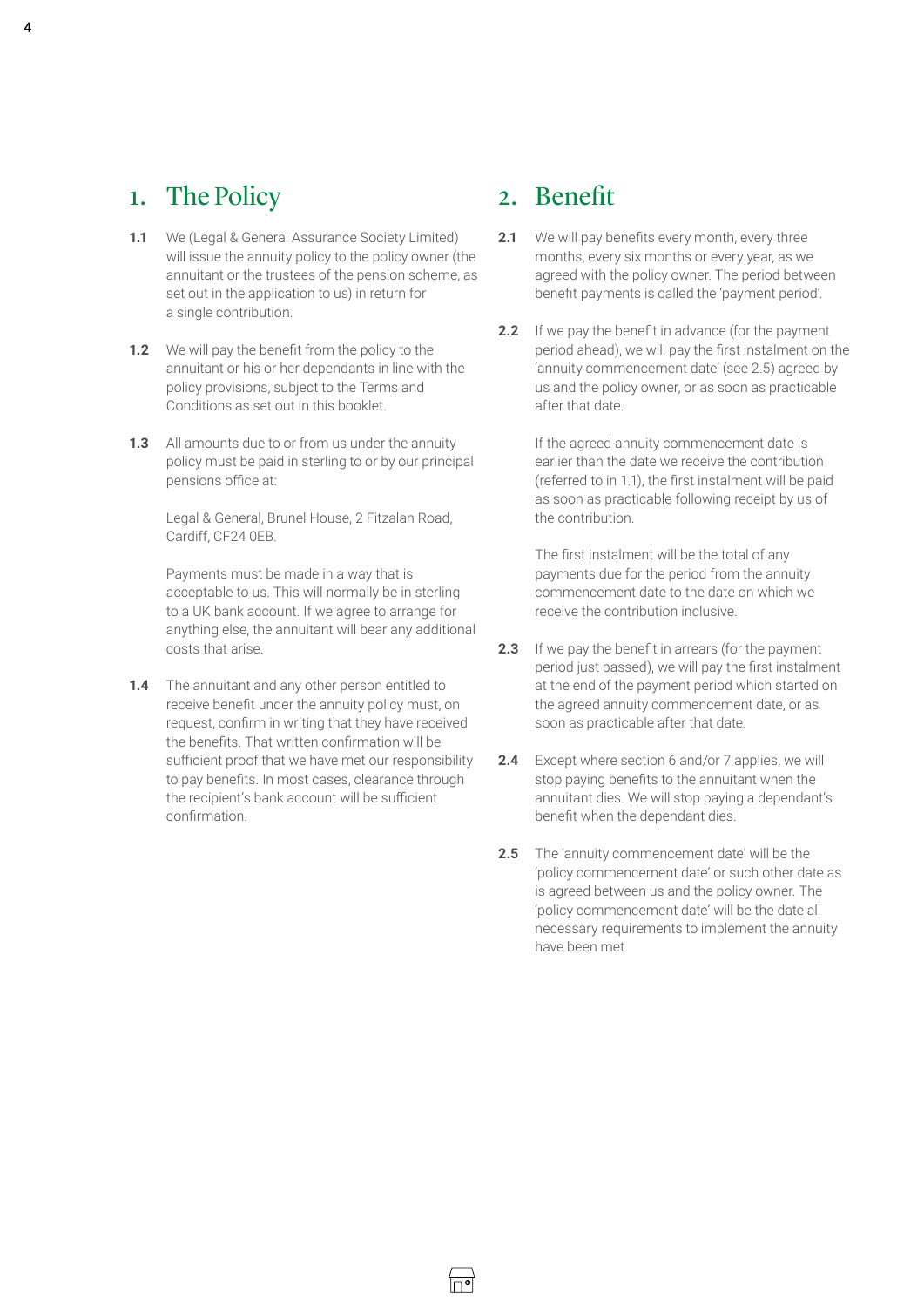## <span id="page-4-3"></span><span id="page-4-0"></span>3. Proportionate payment after death

- **3.1** This section only applies in respect of benefits being paid in arrears.
- **3.2** The payment will either be made 'with proportion' or 'without proportion'. Which of these applies will be agreed between us and the policy owner on the basis of the application made to us.
- **3.3** If, under the annuity policy, any final payment will be 'with proportion', after the annuitant's death we will make a final payment being an appropriate amount for the period between the last payment and the date of death, with the payment going to their estate.
- **3.4** If, under the annuity policy, any final payment will be 'without proportion', we will not make any payment for the period between the last instalment of benefit before the annuitant's death and the date of death.
- **3.5** We will treat a dependant's income in the same way on the dependant's death, with any payment going to their estate.
- 4. Increases in Annuity benefit (Pension Annuity policies only)
- **4.1** Benefits will increase every year in line with the policy application made to us.

Each increase will be either a fixed percentage each year or in line with the increase in the Retail Prices Index (see section [10\)](#page-8-1).

The first increase will be made on the first anniversary of the annuity commencement date, and further increases will be made on each following anniversary. Increases will be 'compounded'. This means that each increase will be based on the total benefit including any previous increases.

## 5. Restrictions

- **5.1** The total amount of the benefit we pay under the annuity policy might be limited to a maximum level set by the pension scheme from which the annuity arises.
- <span id="page-4-1"></span>**5.2** If a maximum annuity level is set, we will not increase any benefit by an amount that would result in the benefit going over the maximum, unless the increase is no more than the greater of 3% or the increase in the Retail Prices Index in any one year.
- **5.3** If we do not apply all or part of any increase as a result of [5.2,](#page-4-1) and a future increase in the Retail Prices Index (see section [10](#page-8-1)) means that we can pay part or all of the increase we held back, we will pay that amount from the next anniversary of the annuity commencement date.

If we hold back any amount under [5](#page-4-1).2 and the annuitant is not the policy owner, we will pay it to the policy owner as soon as practicable after the annuitant's death.

- **5.4** No restriction will be applied to any benefit paid as 'Guaranteed Minimum Pension' (see [5.5](#page-4-2) (which arises from contracting out of the earnings-related part of the state pension) under the Pension Annuity policy.
- <span id="page-4-2"></span>**5.5** If a defined benefit occupational pension scheme has been contracted out of the earnings-related part of the state pension before 6 April 1997, then scheme members who joined that scheme before 6 April 1997 will normally have a Guaranteed Minimum Pension. This is a guaranteed benefit and replaces the earnings-related part of the state pension for the period while the scheme member was contracted out before 6 April 1997.
- **5.6** Having a maximum level of benefit does not mean that the benefit will necessarily ever reach that maximum.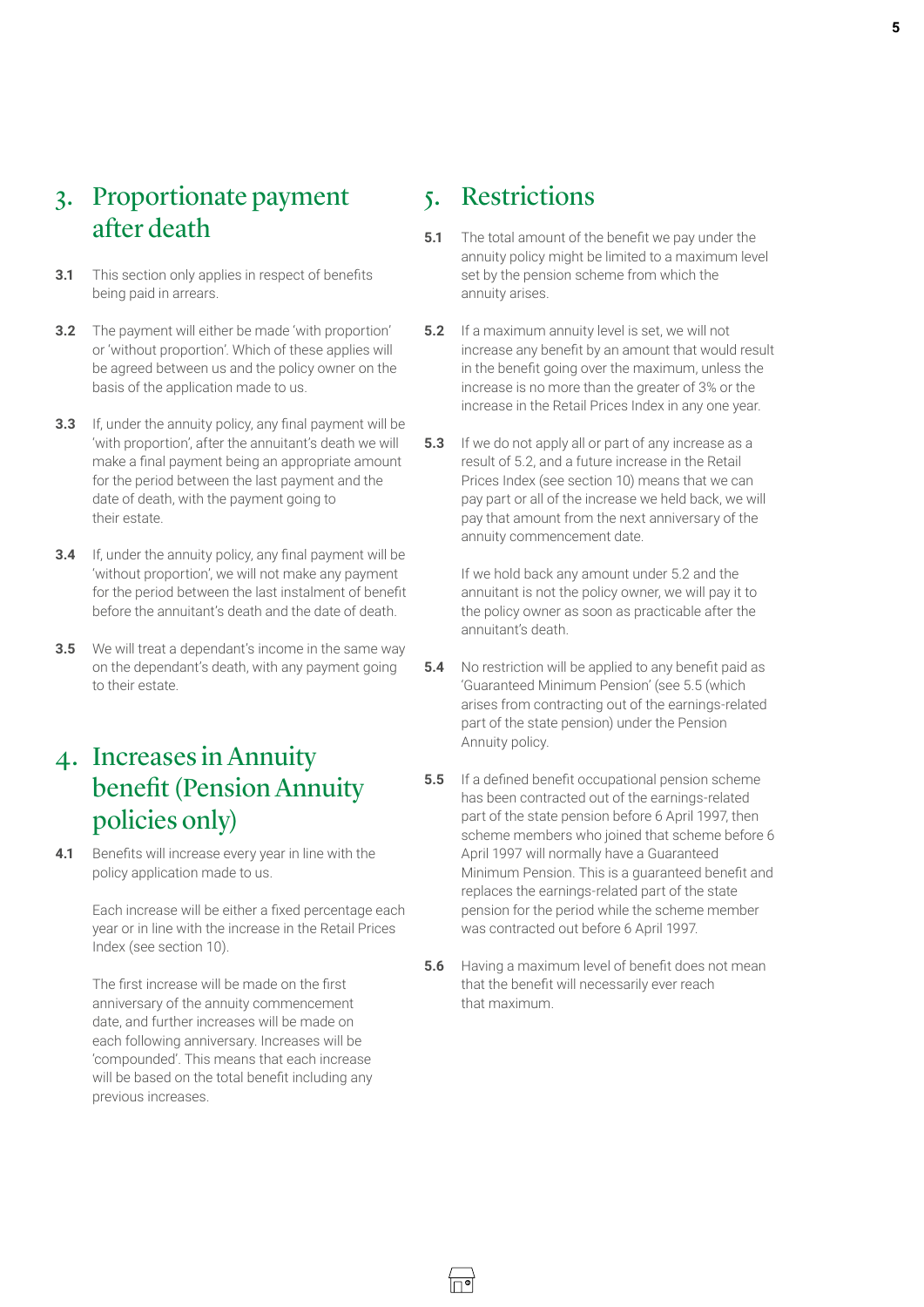## <span id="page-5-1"></span><span id="page-5-0"></span>6. Pension for dependant(s)

- **6.1** Benefits can be paid after the annuitant's death to a dependant who could be the annuitant's husband, wife, registered civil partner or another dependant. The amount of the benefit will be a percentage of the annuitant's annuity, as set out in the application to us.
- **6.2** The benefit can be paid on a 'named spouse or civil partner or dependant' or an 'any spouse or civil partner' basis (see [6.3](#page-5-2) and [6.5\)](#page-5-3) depending on the application made to us.
- <span id="page-5-2"></span>**6.3** Benefits can be paid on a 'named spouse or civil partner or dependant' basis to a husband, wife, registered civil partner or other dependant (named in the application to us) if the following conditions apply:
	- If the dependant is a husband or wife, the annuitant must be married to them at the time of the annuitant's death.
	- If the dependant is a civil partner, the annuitant must be in a registered civil partnership with them at the time of the annuitant's death.
- <span id="page-5-4"></span>**6.4** If the dependant is not a husband, wife or registered civil partner, they must be dependent on the annuitant at the date of the annuitant's death.

If the annuitant is not the policy owner, 'dependant' will have the meaning set by the rules of the pension scheme the annuity policy arises from.

If the annuitant is the policy owner, 'dependant' will mean someone who, in our opinion, is dependent (or interdependent) on the annuitant financially. We will ask a dependant to sign a declaration confirming they are financially dependent on the annuitant's income.

- <span id="page-5-3"></span>**6.5** If the annuity policy provides benefits for a dependant other than a spouse or registered civil partner and the annuitant is married or in a registered civil partnership at the date of death, we will pay any Guaranteed Minimum Pension, or Section 9(2B) rights provided by the relevant pension scheme to, and only to, the wife, husband or registered civil partner. In this case, no part of the Guaranteed Minimum Pension and/or Section 9(2B) rights will be paid to the named dependant.
- **6.6** Benefits can be paid on an 'any spouse or civil partner' basis only to a wife, husband or registered civil partner. It will be payable to the wife, husband or registered civil partner at the annuitant's date of death even if this is not the same person as named in the application.

If the annuity policy provides benefits for a dependant other than that paid as Guaranteed Minimum Pension or Section 9(2B) rights, the annuitant must have been married to their husband or wife or in a registered civil partnership with their civil partner for at least the last six months of their life and their husband, wife or registered civil partner must not be 10 years or more younger than them.

- **6.7** The dependant's benefit will be a percentage of:
	- the benefit the annuitant was receiving at the date of death; or
	- if the dependant's benefit will not start until the end of a period for which payments are guaranteed, the benefit being paid at the end of that period.
- **6.8** We will work out increases in or alterations to dependant's benefit in the same way as we work out increases in or alterations to the annuitant's benefit.
- **6.9** If the annuity policy states that a dependant's benefit cannot start before the end of a set period (the guaranteed minimum payment period), and the dependant dies before the end of that period, we will not pay any dependant's benefit.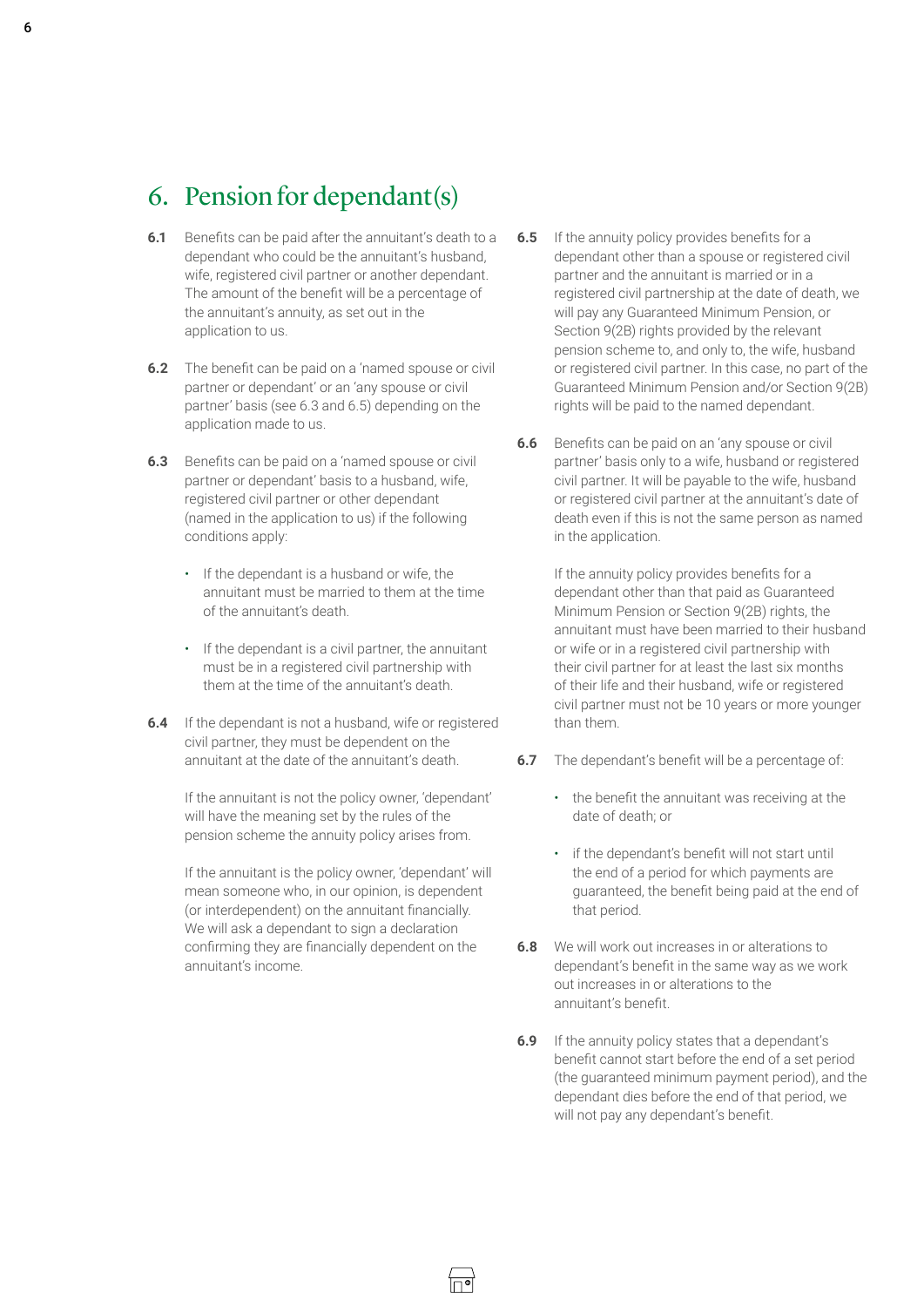<span id="page-6-0"></span>**6.10** If a guaranteed minimum payment period applies (see section [7](#page-6-1)), a dependant's benefit can be paid 'with overlap' (see [6.13](#page-6-2)) or 'without overlap' (see 6.[14](#page-6-3)) as chosen in the application to us.

> If the annuitant dies after the end of a guaranteed minimum payment period, or there is no guaranteed minimum payment period, we will start paying the dependant's benefit on the next payment period after death.

- **6.11** We will not pay any benefit to any person other than the dependant named in the application made to us except as described in 6[.4](#page-5-4) or [6.5](#page-5-3).
- **6.12** We will stop paying the dependant's annuity when that person dies unless a further payment is due in line with section [3](#page-4-3).
- <span id="page-6-2"></span>**6.13** If a guaranteed minimum payment period applies and the policy document specifies that we would pay a dependant's benefit 'with overlap', we will pay the dependant's benefit immediately from the next payment period after the annuitant's death. We will not wait until the end of the guaranteed minimum period to start paying the dependant's benefit.

If the dependant also dies before the end of the guaranteed minimum payment period, we will stop paying her or his benefit when she or he dies.

- <span id="page-6-3"></span>**6.14** If a guaranteed minimum payment period applies and the policy document specifies that we would pay a dependant's benefit 'without overlap', if the annuitant dies before the end of the guaranteed minimum payment period we will start paying the dependant's benefit at the end of that period.
- **6.15** The terms 'wife' or 'husband' or 'spouse' do not include a 'common law' wife or husband. Civil partners must be in a civil partnership registered under the Civil Partnership Act 2004.

## <span id="page-6-1"></span>7. Guaranteed minimum payment period

- **7.1** The annuity policy can specify a guaranteed minimum payment period (that is, a period benefits are guaranteed to be paid for, even if the annuitant dies before the end of it). If the annuitant dies during this period, we will pay the remaining guaranteed payments as regular benefit payments until the end of the guaranteed minimum payment period.
- **7.2** Whether or not a guaranteed minimum payment period applies will depend on the options chosen in the application to us.
- **7.3** If the annuitant dies during a guaranteed minimum payment period, we will pay any benefit instalments due to the person chosen by the annuitant and whose written details have been supplied to us. unless the policy owner (if different) instructs us to make payment to somebody else. If no choice was made we will make any payment to the annuitant's estate.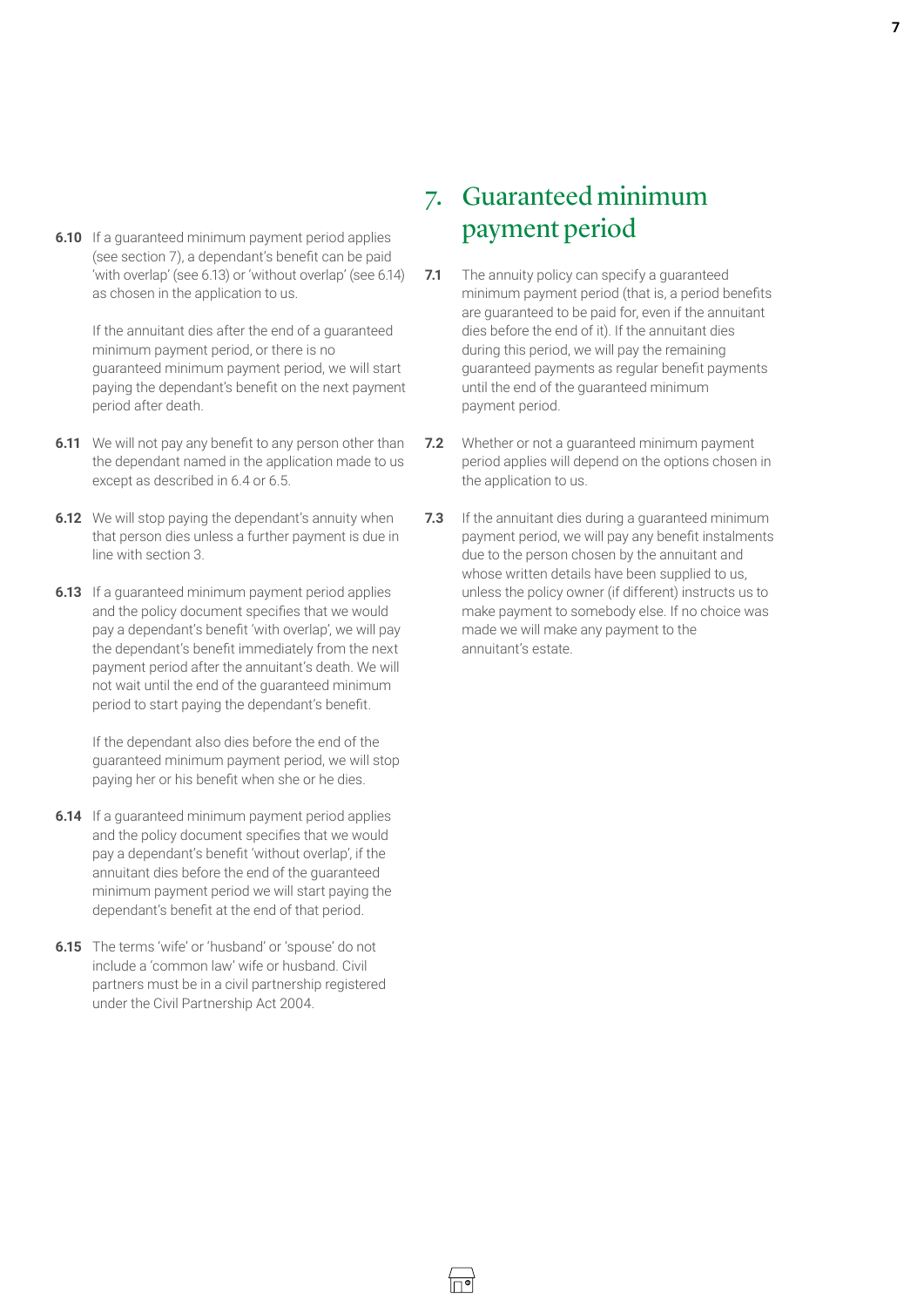## <span id="page-7-0"></span>8. Value Protection

- **8.1** Whether or not value protection applies will depend on the options chosen in the application to us.
- **8.2** If policy specifies value protection only.
	- i. The annuity policy can specify a value protection amount up to 100% of the amount used to buy the annuity.
	- ii. If the annuitant dies and has not received income payments that exceed the protected amount, we will pay a lump sum to the person chosen by the annuitant and whose details have been supplied to us, unless the policy owner (if different) instructs us to make payment to somebody else. If no choice was made we will make any payment to the annuitant's estate.
- **8.3** If policy specifies value protection and a pension for dependant(s).
	- i. Value protection on death of annuitant.
		- a.. The annuity policy can specify a value protection amount up to 100% of the initial amount used to buy the annuity, less the pension for dependant percentage chosen.
		- b.. If the annuitant dies and has not received income payments that exceed the amount protected, we will pay a lump sum to the person chosen by the annuitant and whose details have been supplied to us, unless the policy owner (if different) instructs us to make payment to somebody else. If no choice was made we will make any payment to the annuitant's estate.
- ii. Value protection on death of second life.
	- a. The annuity policy can specify a value protection amount up to 100% of the initial amount used to buy the annuity.
	- b. If both the annuitant and dependant die and total income payments received by both have not exceeded the amount protected, we will pay a lump sum to the person chosen by the annuitant and whose details have been supplied to us, unless the policy owner (if different) instructs us to make payment to somebody else. If no choice was made we will make any payment to the annuitant's estate.
- **8.4** If you're under age 75 when you die, any lump sum paid will not be taxed. If you die when you are 75 or older, any lump sum paid to your beneficiary, dependant or estate will be taxed at their highest rate.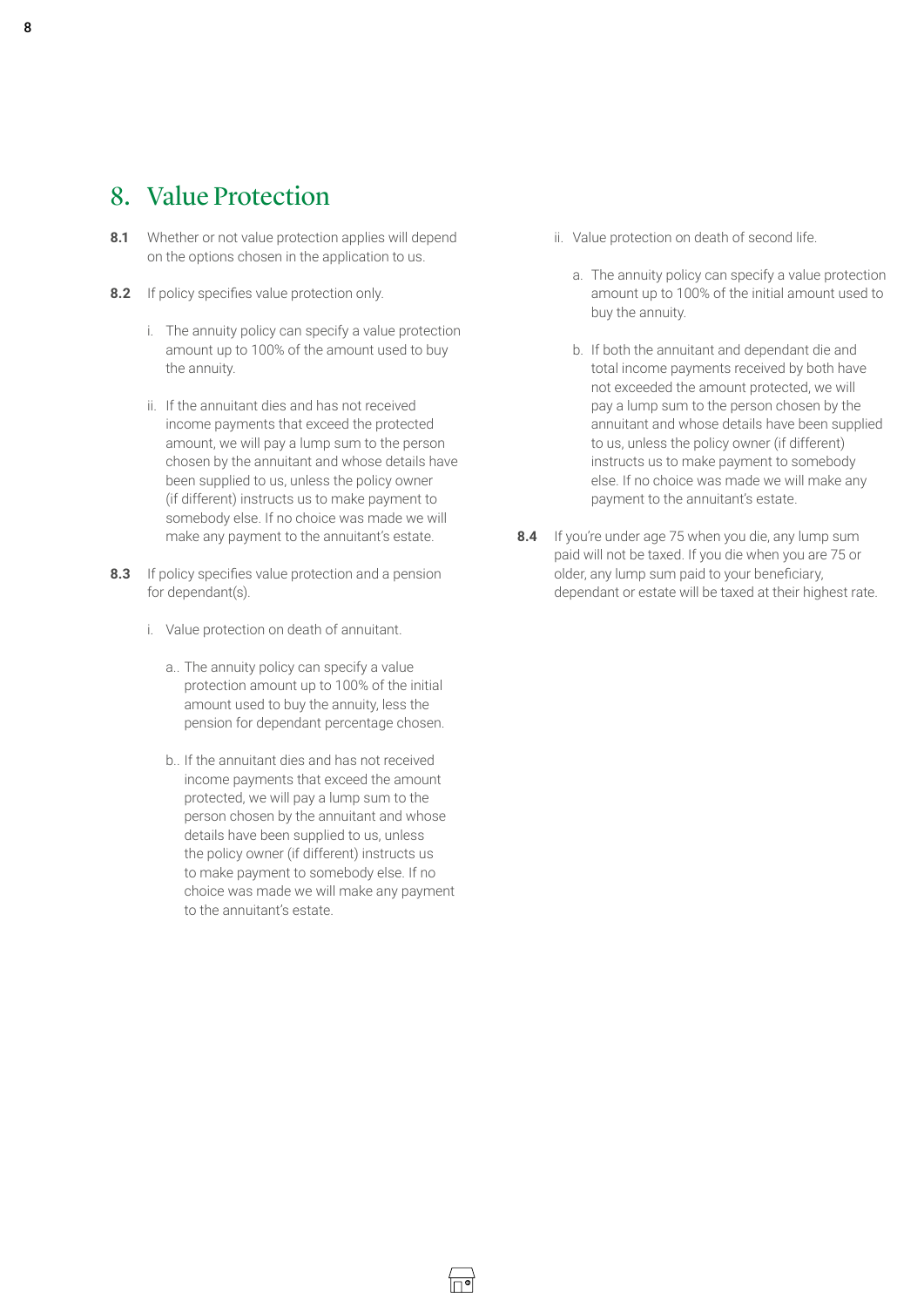## <span id="page-8-0"></span>9. Incorrect information

**9.1** We require certain information from the annuitant and/or scheme trustees before an annuity commences. This information is normally provided in the annuity application form, and it determines the amount of benefit payable.

> The information which is used for this purpose includes, but is not limited to, the annuitant's date of birth, his or her marital or civil partnership status and similar information regarding any dependant to whom a benefit might become payable. In some cases, medical and other personal information may be required and relevant.

> If the applicant has failed to take reasonable care when completing the application and as a result information which we have asked for has not been notified or proves to have been incorrectly notified, Legal & General will adjust the benefits to the amount which would have been payable had the correct information been notified originally. Also, an additional adjustment will be made in respect of the period between the annuity commencement date and the date of amendment.

> If the result of the adjustment described above is that the amount of benefit is reduced, the annuitant will be required to return any overpayments as soon as possible.

If any benefit is paid to any person and it later becomes apparent that the benefit was not due to that person, the person to whom it was paid will be required to return any such payment as soon as possible unless: a) the payment was made as a result of an error by us, and b) we agree that it would not be reasonable to return any such payment.

If any overpayment of benefit is made after the later of the annuitant's death and the end of any guaranteed minimum payment period if applicable, his or her estate will be required to return any such payment to us. Similarly, if any payment of dependant's annuity is made after the death of the dependant, that person's estate will be required to return any such payment to us.

## <span id="page-8-1"></span>10. Retail Prices Index

**10.1** This section applies only to any benefit or limit which increases in line with the Retail Prices Index.

The 'Retail Prices Index' is an index of the cost of all goods, reflecting changes in those costs from month to month. It is produced by the Office for National Statistics. When we work out the amount of any increase in benefit, we will refer to the increase in the Retail Prices Index over an appropriate 12 month period; in line with either the rules of the scheme under which the policy is written or based on the annuity anniversary, whichever is appropriate.

If it is based on the annuity anniversary the 12 month period will be measured up to a point 6 months before the anniversary date. We will then apply any increase on the actual anniversary date.

If the Retail Prices Index falls over the 12 month period used, the benefit will not decrease but will be frozen. The benefit will not then be increased until the Retail Prices Index exceeds the level it attained prior to the decrease. The next increase in benefit will be measured from the level of the Retail Prices Index prior to the decrease as if the Retail Prices Index had not fallen below the level immediately prior to the decrease.

The amount of benefit in any year will never be greater than:

- the amount of benefit in the previous year; plus
- the increase in line with the Retail Prices Index.

#### **If:**

- a. the constituents of the Retail Prices Index are materially changed; or
- b the Retail Prices Index is discontinued.

Legal & General may (to the extent permitted by law) increase index-linked benefits by reference to:

- i. the index used to measure the increase in respect of issues of UK government index-linked gilts; or
- ii. such other index as Legal & General considers appropriate.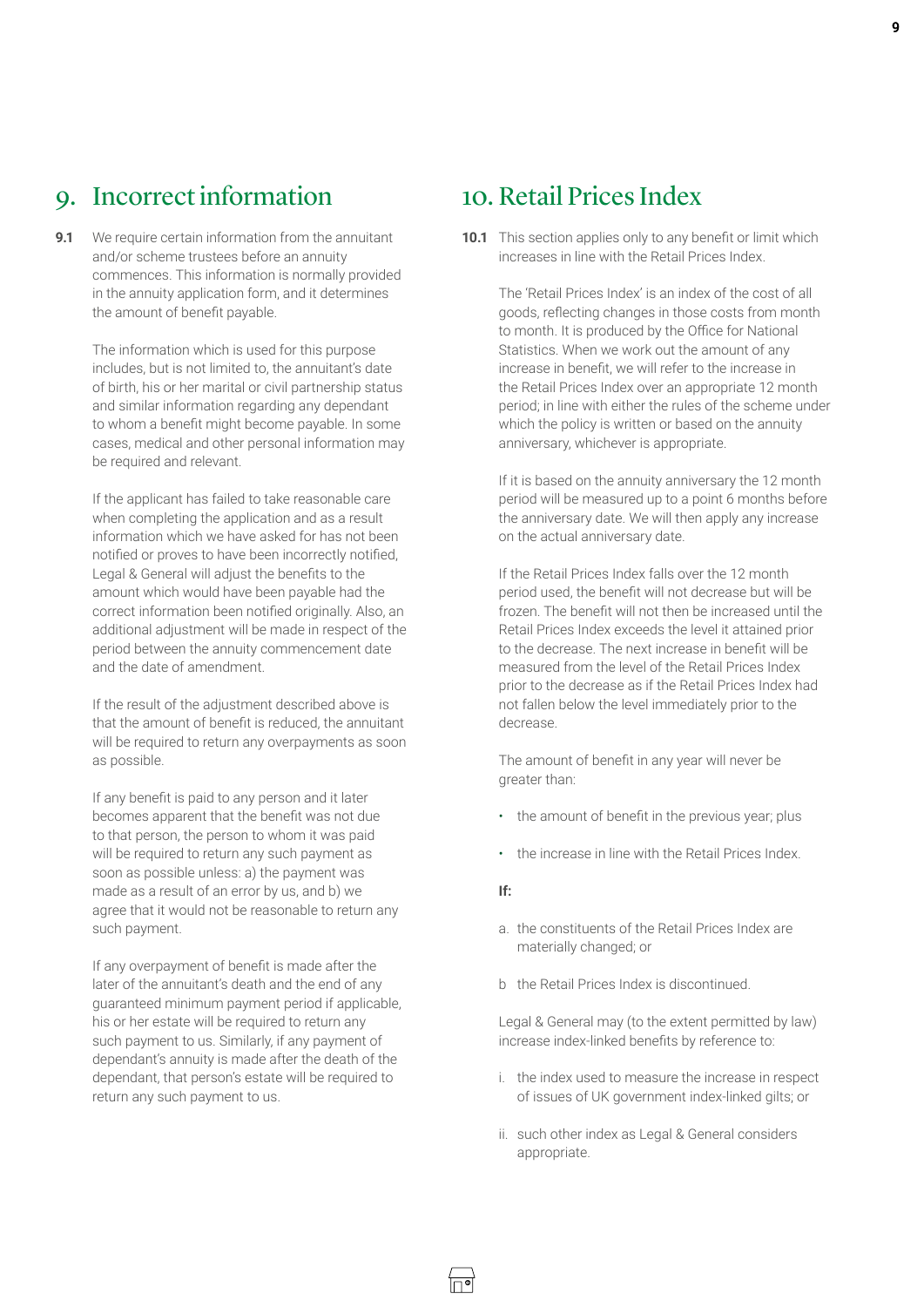<span id="page-9-0"></span>10

Increases in benefit other than to meet the Guaranteed Minimum Pension will take place at each anniversary of the annuity commencement date.

Increases to meet the Guaranteed Minimum Pension will take place in line with the Retail Prices Index.

## 11. Limited Price Indexation

**11.1** Limited Price Indexation (LPI) is an annual increase that uses the Retail Prices Index (RPI) as the reference index for the increase, with a limit of 5% for any increase in one year. The LPI increase applied each year on the anniversary of your annuity, will use the latest published September RPI figure, to a maximum of 5%.

## 12. Evidence of entitlement

- **12.1** Before we pay any benefit we will need to see satisfactory evidence that the annuitant is still alive. Similarly, before we pay benefits to a dependant after the annuitant's death, we must see satisfactory proof that the dependant is still alive. We also need satisfactory evidence of the dependant's age and:
	- the annuitant's marriage to or registered civil partnership with that person; or
	- that the person was dependent on the annuitant as described in [6.4](#page-5-4), whichever is relevant.

## 13. Cashing in or assigning the Annuity

- **13.1** If the annuity policy is written under a personal pension scheme and the annuitant is not the policy owner, the benefits provided under the policy cannot normally be assigned to anyone else (except by the annuitant's will after their death), cashed in or exchanged for a lump sum. Also, the annuitant cannot transfer or cash in the policy.
- **13.2** Circumstances under which the policy can be partly or wholly surrendered or assigned will include:
	- pension sharing on divorce or dissolution of a registered civil partnership under the Welfare Reform and Pensions Act 1999,
	- orders made under the Proceeds of Crime Act 2002, and
	- surrenders under Section 73 of the Pensions Act 1995 where the policy owner is the trustee of a defined benefit pension scheme and has insufficient assets to secure full benefits for its members.

Where the policy owner is not the annuitant, the policy can be assigned by the trustees of the scheme to the annuitant.

- **13.3** If the annuity policy is written under an occupational pension scheme and the annuitant is not the policy owner, the benefits provided under the policy cannot be assigned to anyone else, cashed in or exchanged for a lump sum. The policy owner can assign the policy to the annuitant, but not to anyone else.
- **13.4** If the annuitant is the policy owner, the benefits provided by the annuity policy cannot be assigned to anyone else, cashed in or exchanged for a lump sum. Also, the annuitant cannot assign or cash in the policy.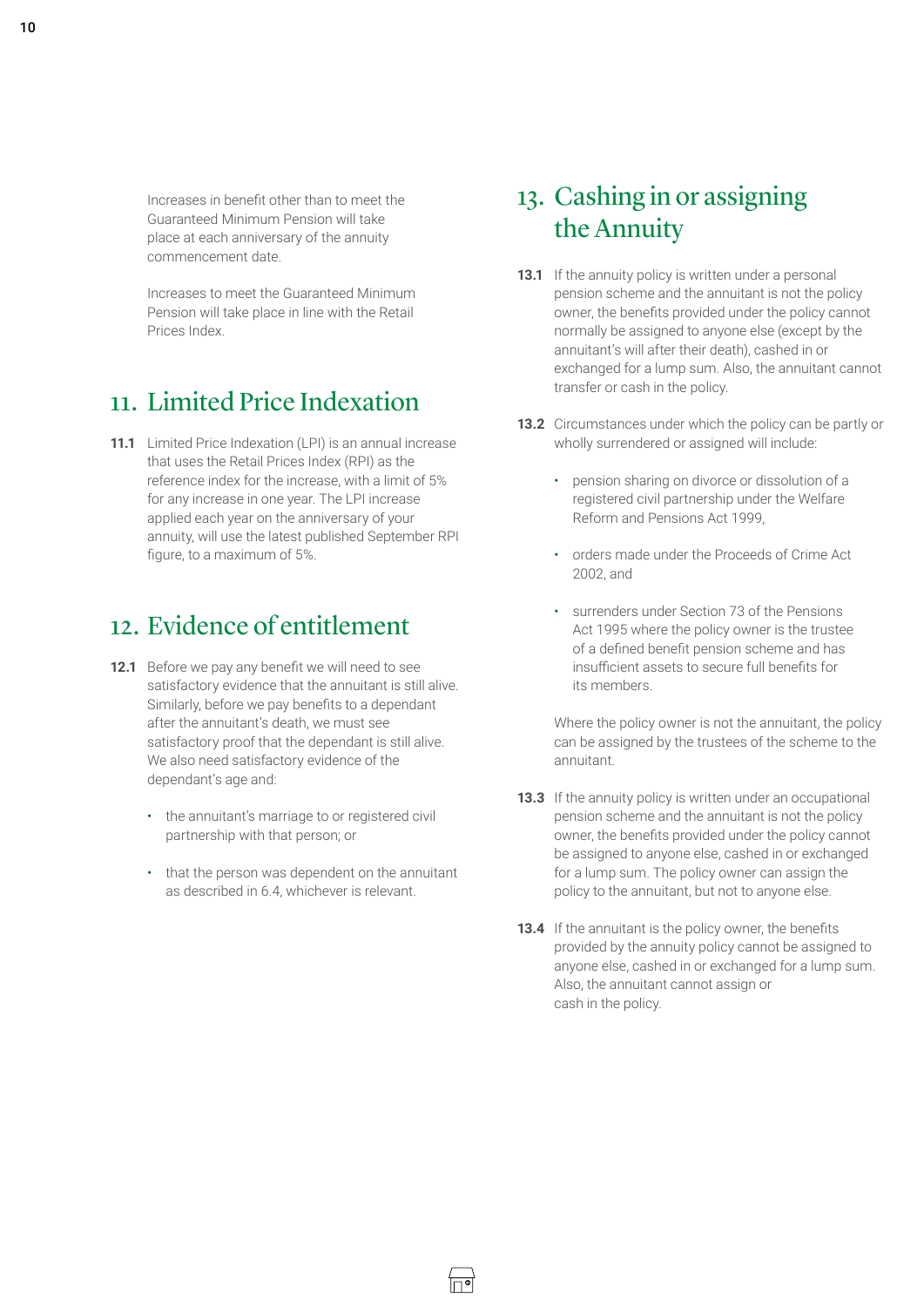## <span id="page-10-0"></span>14. Policy owner

- **14.1** If the annuitant is the policy owner the annuity policy will be issued to the annuitant under the terms of chapter 4 of the Finance Act 2004 (and any future changes to or replacement of this act).
- **14.2** If the annuitant is not the policy owner the annuity policy will be issued to the trustees of the pension scheme and will be held by them subject to the rules of the scheme.

## 15. Cancellation rights

**15.1** If you apply for our Pension Annuity, you have 30 days from the start date of your annuity to change your mind.

> If you wish to cancel your application you must contact us. We will then cancel the plan. Our contact details are on the back cover.

If you do not take this opportunity to cancel, your annuity will continue with us and we'll pay you your income. If you decide to cancel we'll make every effort to return the full amount of the original payment to the original source. They may not accept the return of this payment. If they won't, you can either arrange to buy your annuity with another provider and we'll forward the monies to them, or your annuity with us will continue.

If we've paid you any income, you must return this money to us within 30 days of letting us know.

If you decide to cancel and have used part of your pension pot to pay an adviser charge, we will reclaim the charge from your financial adviser. Your financial adviser may then ask you to pay for the services they have provided using another method.

If you decide to cancel and you have paid the adviser charge direct to your financial adviser, we will not reclaim the adviser charge from your adviser.

## 16. Changes to the policy

**16.1** We can change the terms of the policy to respond proportionately to changes in law or to meet regulatory requirements. We will inform you at the earliest opportunity after the change.

## 17. General

#### **17.1 Governing Law**

The policy will be governed by and constructed in accordance with the laws of England. The English courts are to have exclusive jurisdiction to settle any disputes or claims that may arise out of or in connection with the policy.

#### **17.2 Rights of Third Parties**

We, the annuitant and the policy owner can enforce the terms of the policy. Nothing in the policy expressly or impliedly confers any right on any third party to enforce any of its provisions under the Contracts (Rights of Third Parties) Act 1999. For the purpose of this section, a third party is any party not already mentioned in this paragraph.